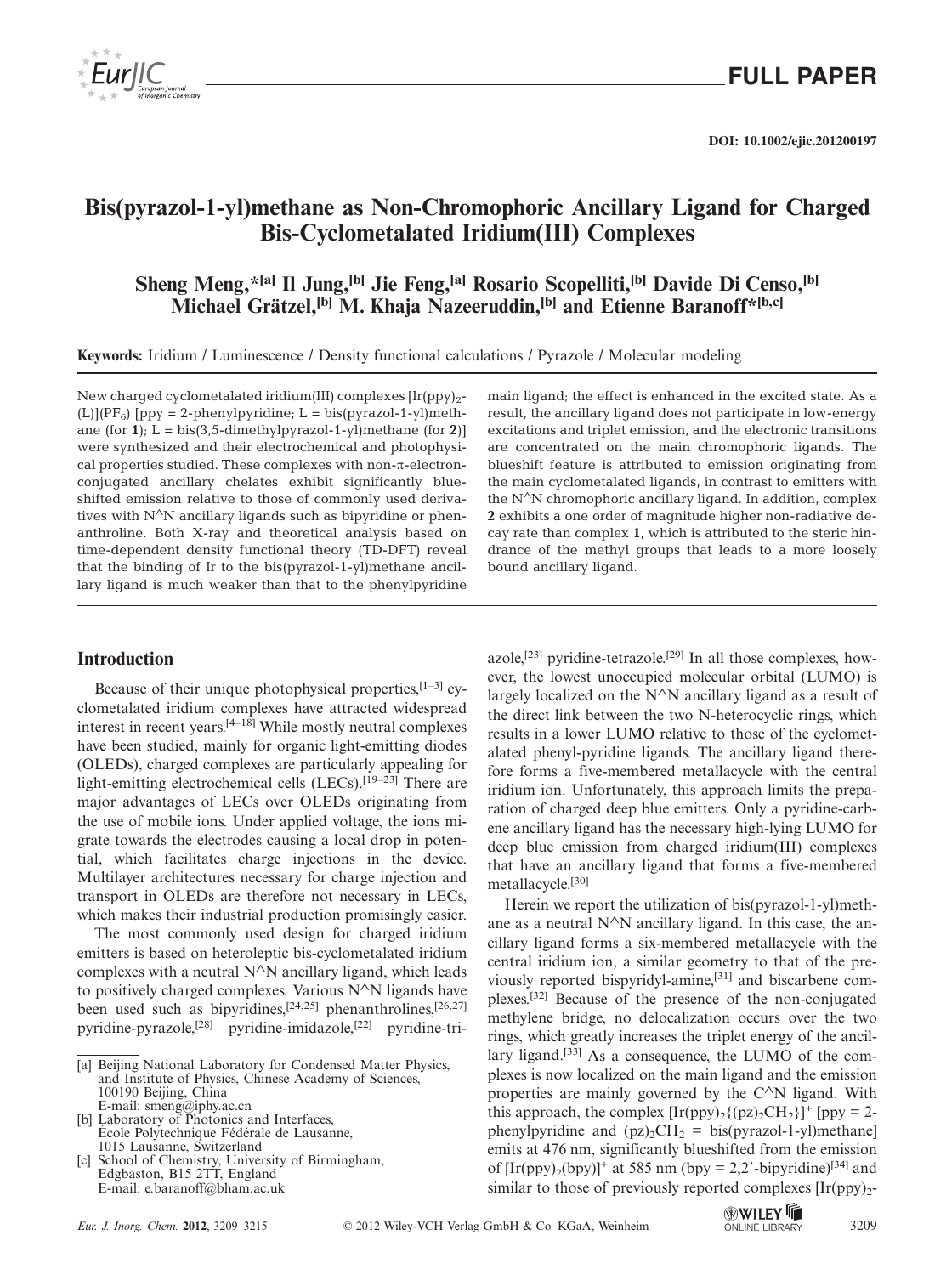# **FULL PAPER** S. Meng, E. Baranoff et al.

 $(pvpz)'$  at 475 nm  $[pvpz = 2-(pyrazol-1-v])$  pyridine],  $[28]$  $[Ir(ppy)_2(pybim)]^+$  at 471 nm [pybim = 3-methyl-1-(4-methylpyridin-2-yl)-1*H*-benzo[d]imidazol-3-ium],<sup>[30]</sup>and[Ir(tpy)<sub>2</sub>- $\{(pz)_{3}CH\}$ <sup>+</sup> at 476 nm [tpy = 2-tolylpyridine and (pz)<sub>3</sub>CH  $=$  tri(pyrazol-1-yl)methane] (Scheme 1).<sup>[35]</sup> Our results are rationalized using extensive density functional theory (DFT) and time-dependent DFT (TDDFT) calculations; we find that Ir binding to bis(pyrazol-1-yl)methane is much weaker than to the main phenylpyridine ligands, especially in the excited state. Orbital analysis shows that the bis(pyrazol-1-yl)methane ligand is not involved in low-energy excitation and does not directly contribute to the emission processes, thus is nonchromophoric. Its presence ensures that the electrons are further localized onto the main phenylpyridine ligands, which results in a significant blueshift of the triplet emission relative to those of previous complexes employing aromatic ancillary ligands. Interestingly, when there are methyl substituents on the bispyrazole ancillary ligand, the nonradiative decay rate increases by one order of magnitude, which results in a very poor photoluminescence quantum yield. This is attributed to the more loosely bound ancillary ligand than for the complex without methyl groups.



Scheme 1. Previously reported complexes.

### **Results and Discussion**

The two ancillary ligands of complexes **1** and **2** (Scheme 2) have been synthesized as previously reported in the literature by reacting dichloromethane with the required pyrazole derivative in the presence of tetrabutylammonium hydrogen sulfate, potassium hydroxide, and potassium carbonate.<sup>[36]</sup> The chlorido-bridged iridium dimer  $[Ir(ppy)_{2}(\mu Cl$  $]_2$  was swiftly synthesized within 3 h by using the iridium(I) dimer  $[Ir(COD)(\mu-CI)]_2$  as starting material.<sup>[37]</sup> Further reaction with the ancillary ligands in dichloromethane heated at reflux followed by anion exchange with  $KPF_6$  led to complexes **1** and **2** in fair yield (68% and 54%, respectively). The complexes were characterized by  ${}^{1}H$  NMR spectroscopy, high-resolution mass spectrometry, and ele-

mental analysis (see Experimental Section for details). Interestingly, the <sup>1</sup>H NMR spectra show that the complexes are symmetric in solution with 11 and 9 aromatic signals for **1** and **2**, respectively, and a singlet for the methylenebridge. This points to a flexible methylene bridge on the NMR timescale.



Scheme 2. Chemical structures of complexes **1** and **2**.

Single crystals of **1** suitable for X-ray diffraction analysis were grown by slow diffusion of hexane in a dichloromethane solution of the complex. The structure is shown in Figure 1, and selected bond lengths and angles are reported in Table 1. The complex exhibits an expected slightly distorted octahedral geometry around the iridium center with the two pyridine-rings in *trans* position to each other. The flexible methylene-bridge forces the two pyrazole groups to be noncoplanar. Furthermore, the N–Ir–N bite angle of the ancillary ligand, 87.90(6)°, is significantly larger than those for previously reported complexes with ancillary ligands that form a five-membered metallacycle with the central iridium atom, approximately 76°.



Figure 1. ORTEP drawing of complex **1**.

The UV/Vis absorption spectra of **1** and **2** recorded in acetonitrile solution are reported in Figure 2. They display intense absorption bands ( $\varepsilon \approx 3.8 \times 10^4 \text{ m}^{-1} \text{ cm}^{-1}$ ) in the UV region. These bands are assigned to ligand-centered  $(LC)^1$ - $(\pi-\pi^*)$  transitions from the cyclometalated ligand 2-phenylpyridine. The weaker ( $\varepsilon \approx 4000 \text{ m}^{-1} \text{cm}^{-1}$ ) bands at lower energies (350–440 nm) are assigned to metal-to-ligand chargetransfer (MLCT) transitions.[38] Finally, weak absorption bands ( $\varepsilon \approx 220 \text{ m}^{-1} \text{cm}^{-1}$ ) are observed at 466 and 468 nm for **1** and **2**, respectively. They correspond to direct singlet– triplet transitions.[39] When the acetonitrile solution of the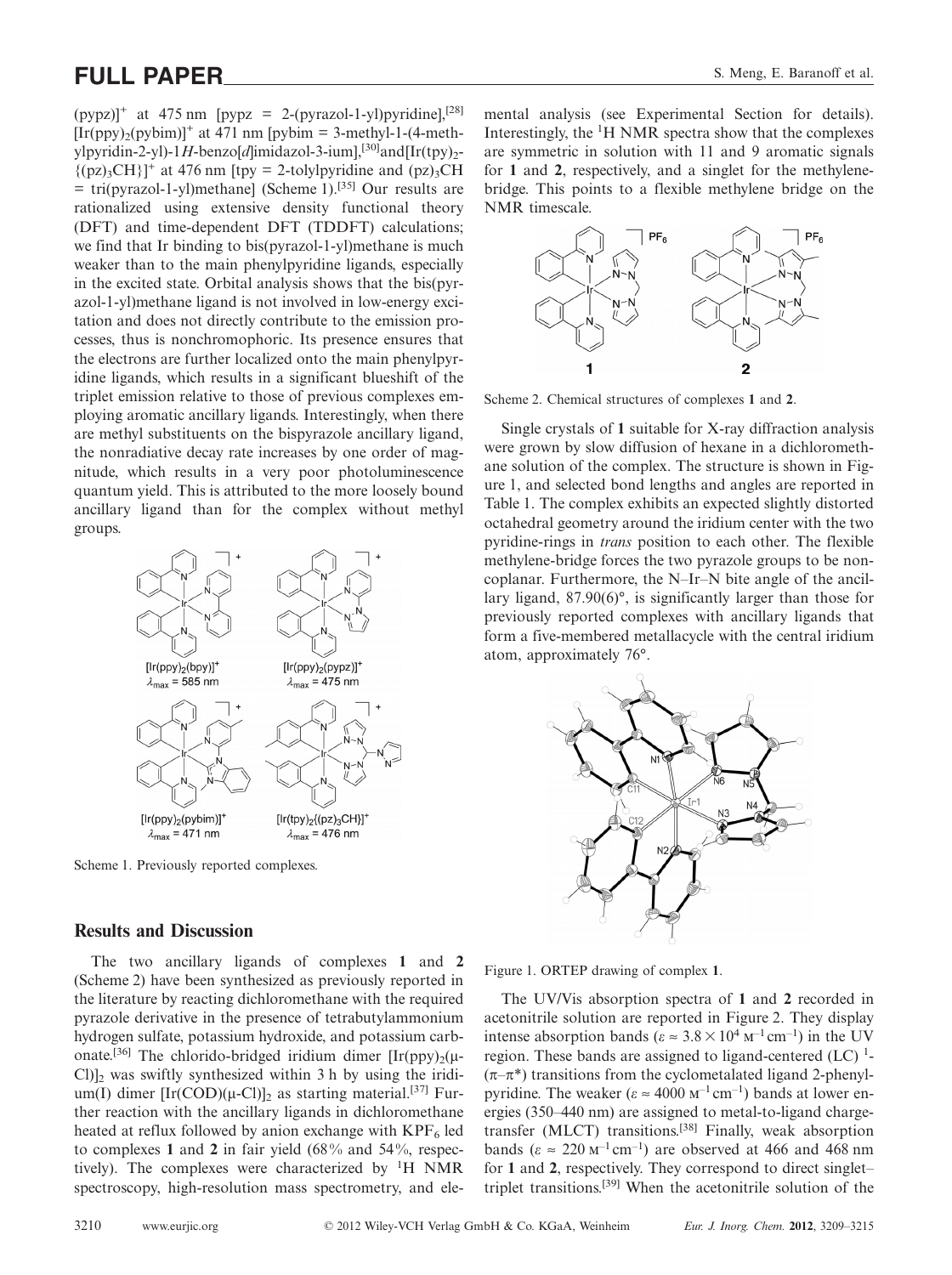Table 1. Selected bond lengths [Å] and angles [°] for **1** and calculated structural parameters for **1** and **2**.

|                  | 1          |        |         | $\mathbf{2}$ |        |
|------------------|------------|--------|---------|--------------|--------|
|                  | $X$ -ray   | $S_0$  | $T_{1}$ | $S_0$        | $T_1$  |
| <b>Distances</b> |            |        |         |              |        |
| $Ir1-N1$         | 2.0516(17) | 2.09   | 2.10    | 2.08         | 2.09   |
| $Ir1-N2$         | 2.0464(17) | 2.08   | 2.05    | 2.08         | 2.06   |
| $Ir1-C11$        | 2.0051(19) | 2.02   | 2.01    | 2.02         | 2.01   |
| $Ir1-C12$        | 2.011(2)   | 2.02   | 1.99    | 2.02         | 1.99   |
| $Ir1-N3$         | 2.1679(16) | 2.26   | 2.31    | 2.35         | 2.38   |
| $Ir1-N6$         | 2.1552(17) | 2.26   | 2.28    | 2.33         | 2.34   |
| Angles           |            |        |         |              |        |
| $N1-Ir1-C11$     | 80.44(7)   | 80.11  | 80.16   | 80.23        | 80.20  |
| $N1-Ir1-N2$      | 172.04(6)  | 173.28 | 174.87  | 172.24       | 174.55 |
| $N3-Ir1-N6$      | 87.90(6)   | 85.44  | 84.37   | 84.89        | 84.34  |
| $N6-Ir1-C11$     | 91.48(7)   | 93.56  | 93.85   | 97.05        | 97.00  |

complexes are excited at a wavelength that falls within the π–π\* and MLCT absorption regions, the complexes **1** and **2** show structured emission with maxima at 477 and 486 nm, respectively, and a clear vibronic progression of about  $1200 \text{ cm}^{-1}$  (Figure 2). At 77 K, the emission spectra show intense and highly resolved bands with very small rigidochromism compared to the emission at room temperature. In addition to the small Stokes shift (less than 20 nm), these results point to a weak MLCT character of the triplet excited state, which is therefore largely of ligand-centered ( 3 LC) character.



Figure 2. Absorption (left) and emission (right) spectra of **1** (full lines) and **2** (dashed lines) in acetonitrile solution at room temperature (thick lines) and 77 K (thin lines).

The photoluminescence quantum yields (*Φ*) and lifetimes of the excited state  $(τ)$  of the complexes in solution in acetonitrile at room temperature are reported in Table 2. Complex 1 exhibits a quantum yield of 0.21 and  $τ$  of 0.67 μs, whereas complex **2** has a low quantum yield of only 1.4% and  $\tau$  of 34 ns. Nevertheless, the radiative constants are similar for the two complexes,  $3.1 \times 10^5$  and  $4.1 \times 10^5$  s<sup>-1</sup>. On the other hand, the nonradiative constant is one order of magnitude higher for **2** than for **1**. This is attributed to the methyl substituents on the ancillary ligand, which induces a stronger distortion in the ground and excited state geometry of **2** relative to **1**. This, in turn, opens new nonradiative deactivation pathways. This effect is similar to the reported impact of the 6,6--substitution of bipyridine by phenyl

groups, which enhances the deactivation pathways through accessible metal-centered <sup>3</sup> MC states.[40]

Table 2. Photophysical and electrochemical properties of **1** and **2**.

| $\lambda_{\rm abs}$ [a]<br>[nm] | $\lambda_{\rm em}^{[b]}$ $\lambda_{\rm em}^{[c]}$<br>[nm] | $\lceil nm \rceil$ | $\Phi$ | $\tau$<br>[ns] |      | $k_r$ 10 <sup>-5</sup> $k_{\rm nr}$ 10 <sup>-5</sup><br>$[s^{-1}]^{[d]}$ $[s^{-1}]^{[d]}$ | $E_{\rm ox}^{\quad [e]}$<br><b>IVI</b> |
|---------------------------------|-----------------------------------------------------------|--------------------|--------|----------------|------|-------------------------------------------------------------------------------------------|----------------------------------------|
| 1 254, 378                      | 477                                                       | 472                | 0.21   | 669            | 3.14 | -11.8                                                                                     | 0.92                                   |
| 2 258, 382                      | 484                                                       | 478                | 0.014  | 34             | 4.12 | 290                                                                                       | 0.92                                   |

[a] Acetonitrile solution at room temperature. [b] Oxygen-free acetonitrile solution at room temperature. [c] 2-methyltetrahydrofuran at 77 K. [d] By assuming unitary intersystem crossing,  $k_r = \Phi/\tau$  and  $k_{\text{nr}} = (1 - \Phi)/\tau$ . [e] In acetonitrile, vs. Fc<sup>+</sup>/Fc, with a glassy carbon electrode and tetrabutylammonium hexafluorophosphate (0.1 m) as supporting electrolyte.

Finally the oxidation potentials were measured in acetonitrile with 0.1  $\text{M}$  TBAPF<sub>6</sub> as supporting electrolyte and are reported vs. the ferrocenium/ferrocene couple in Table 2. They are attributed to the oxidation of the metal center as is usually observed for this class of compounds. They are the same for the two complexes,  $0.92$  V vs.  $Fe^{+}/Fe$ , which shows the negligible impact of the substitution of the ancillary ligand on the oxidation potential of the complex.

To provide insight into the electronic structure, photoabsorption and emission properties of the two complexes, we performed first-principles calculations within density functional theory and time-dependent DFT.[41,42] We employed the SIESTA code<sup>[43]</sup> to investigate the ground-state geometry of complex **1** and **2** by optimizing bond lengths until the force on each atom is smaller than  $0.04 \text{ eV/A}$  in magnitude. During geometry optimization, we used Troullier–Martins pseudopotentials $[44]$  to represent the atomic cores, the generalized gradient approximation for the exchange-correlation functional,[45] and a double-ξ plus polarization basis of localized orbitals with an energy cut-off of 120 Ry. We also used the Gaussian09 program package<sup>[46]</sup> and the B3YLP exchange-correlation functional to calculate the energy levels of the molecular orbitals for both complexes, as well as the photoabsorption and emission spectra. The 6- 31G(d) basis sets were used for light elements, and the LANL2DZ basis for iridium metal. This set of parameters has been tested to produce good agreement with the measured photospectroscopic data for organic dyes.<sup>[47]</sup>

The optimized geometry parameters of complex **1** in the ground state and the first excited state are listed in Table 1. The values of the important bond lengths and bond angles, in general, agree well with the values measured from X-ray crystallography. For instance, the calculated angles centered at the Ir<sup>III</sup> ion X–Ir–Y (X = C, N; Y = C, N) are within  $3^{\circ}$ of those obtained experimentally; in particular, the chelation angle of the ancillary ligand,  $N(3)$ –Ir– $N(6)$ , is 85.44 $\degree$  as compared to 87.90° measured by X-ray diffraction, which is much larger than the chelation angle of the aromatic ancillary ligand in previously reported complexes. In comparison with the X-ray data, the bond lengths in the first-principles calculations are systematically overestimated by 0.04– 0.10 Å, presumably because of the choice of the Ir pseudopotential. Fortunately, the trends in the bond lengths determined experimentally and by theoretical calculations agree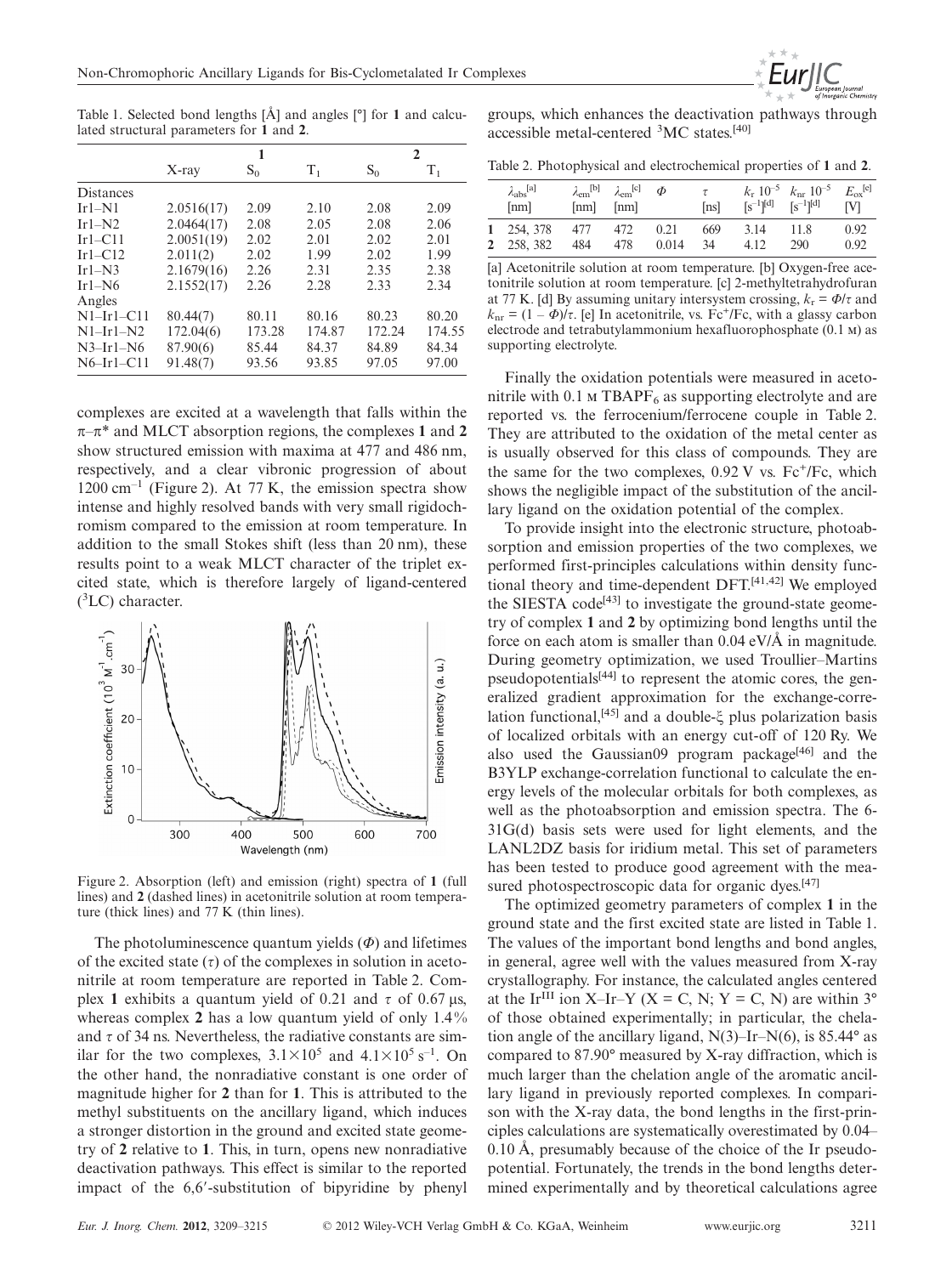# **FULL PAPER** S. Meng, E. Baranoff et al.

very well with each other. The Ir–C bond is shorter than the Ir–N bond in the phenylpyridine component, while the N atoms in the bis(pyrazol-1-yl)methane ancillary ligand forms much longer bonds (by  $0.1-0.15 \text{ Å}$ ) with the Ir<sup>III</sup> ion. It is worth noting that on going to complex **2**, the distances Ir–N3 and Ir–N6 increase significantly by about  $0.08 \text{ Å}$ (Table 1). It shows that the introduction of bulky methyl groups result in a loosely bound ancillary ligand.

The geometry in the first excited state, calculated from TDDFT, does not show significant changes in bond lengths and bond angles. The bond lengths change by about 0.01– 0.05 Å, and the angles change by less than 2°. This is consistent with the trends in other complexes. However, the N3–Ir–N6 angle in the bis(pyrazol-1-yl)methane ligand is now 1.08° smaller upon excitation, and the Ir–C/Ir–N bond lengths in phenylpyridine is also shortened by  $\sim 0.03 \text{ Å}$ . On the other hand, the Ir–N bonds for the bis(pyrazol-1-yl) methane ligand are elongated by 0.01–0.05 Å. Both indicate that the excited state involves stronger Ir–phenylpyridine bonding and weaker Ir–ligand bonding. This would lead to a blue emission that is concentrated on the phenylpyridine components of the complex, as a result of the charge repulsion by the nonaromatic bis(pyrazol-1-yl)methane ligand.

The electronic structure and corresponding wavefunctions for molecular orbitals in complex **1** and **2** are displayed in Figures 3 and 4. The highest occupied molecular orbital (HOMO) for complex **1** is located at –7.86 eV relative to the vacuum level, and it is separated from the HOMO–1 states by 0.60 eV. The energy level for the LUMO of complex **1** is –4.07 eV, and the LUMO+1 state is 0.08 eV higher in energy. The energy gap between the HOMO and the LUMO is 3.79 eV (327.2 nm). Our calculation of the optical absorption spectrum indicates that the small bump at 380 nm and the main absorption peak have significant contributions from electronic transitions between these states. Electrons in the HOMO and HOMO–1 are distributed on the two phenylpyridine C∧N ligands symmetrically, while electrons in the LUMO and LUMO+1 are mainly localized on one of the C $\wedge$ N ligands with a  $\pi$  orbital character. It is interesting that the distribution of the LUMO and LUMO+1 states on the C∧N ligand are almost identical, but on different phenylpyridine groups. The loose character of the binding between  $Ir^{III}$  and the bis(pyrazol-1-yl)methane ligand prohibits any significant distribution of electron density onto the bis(pyrazol-1-yl)methane ligand for the molecular orbitals of the HOMO, HOMO-1 and LUMO, LUMO+1 states, as shown in Figure 3. This results in a blueshifted absorption and photoemission relative to those in other complexes without the bis(pyrazol-1-yl)methane ligands as previously studied.

The electronic structure and molecular orbital distribution for complex **2**, displayed in Figure 4, is very similar to those of complex **1**. The HOMO state is located at –7.78 eV, and the HOMO–1 state is 0.56 eV below. The energy gap between the HOMO and LUMO states is 3.77 eV (328.9 nm). All these numbers are close to those of complex **1** (difference within 0.05 eV). The redshift of the HOMO– LUMO energy gap from complex **1** to **2** is about 0.02 eV



Figure 3. Electronic energy levels and corresponding molecular orbitals for complex **1**.



Figure 4. Electronic energy levels and corresponding molecular orbitals for complex **2**.

(and  $\sim$ 2 nm), while experimentally the main absorption peaks are redshifted by 4 nm, because of the presence of the two methane groups on the edge of the bis(pyrazol-1 yl)methane ancillary ligand. Similarly, the HOMO and HOMO–1 of complex 2 are also localized on the  $C^{\wedge}N$ phenylpyridine ligands symmetrically, and the LUMO and LUMO+1 have electrons localized at one of the two  $C^{\wedge}N$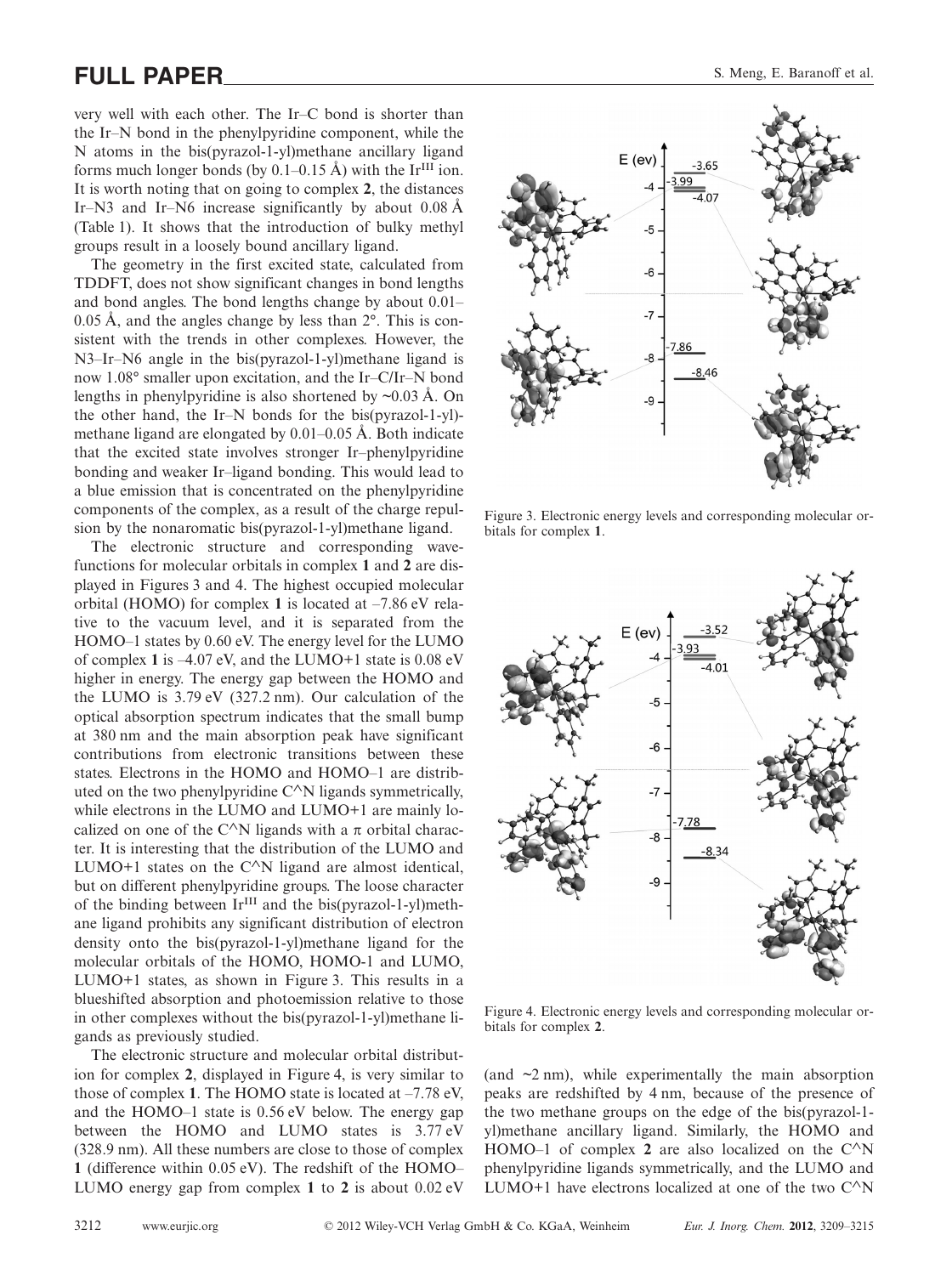

ligands with  $\pi$  orbital character. In addition, the LUMO and LUMO+1 states are very close in energy, lying within 0.08 eV of each other.

For a straightforward justification and comparison to experiment, Figure 5 shows the calculated absorption and emission spectra for complex **1** and **2** from TDDFT. In the photoabsorption spectra, there appear three major absorption peaks for complex **1**, with the peak maximum located at around 402, 306, and 265 nm. The corresponding values for complex **2** are 408, 314, and 267 nm, respectively, all redshifted from those for complex **1**, which results from electron delocalization due to the presence of additional methane groups in the periphery of the bis(pyrazol-1-yl) methane ligand for complex **2**. By comparing with the values obtained experimentally, the peak at  $\sim$ 400 nm corresponds to the measured small bump at ~380 nm for both complexes; the difference between them is assigned to the inaccuracy of the exchange-correlation functional and pseudopotentials used in the computational models. The main peak at 265 nm (267 nm) also nicely agrees with the measured value at 254 nm (258 nm) for complex **1** (complex **2**). The shoulder at around 310 nm is less pronounced in the spectrum obtained experimentally, but it is still discernible (Figure 2). In their first excited state (spin triplet), both complexes **1** and **2** emit at a wavelength of ~448 nm. The emission spectra for complexes **1** and **2** are almost identical, as shown in Figure 5. This value can be compared to the experimentally measured emission peak at 470–480 nm. Vibronic couplings, exhibited in the measured spectra in Figure 2, are not taken into consideration in the theoretical modeling, and thus they do not show up in Figure 5.



Figure 5. Calculated absorption (left) and emission (right) spectra of complex **1** (full line) and **2** (dashed line).

To provide some information on the electronic distribution of the excited states, we show, in Figure 6, a direct comparison of the molecular orbitals in the ground-state geometry and the first excited-state geometry for both complexes **1** and **2**. The distribution of the molecular orbitals is very close to each other in the ground state and the excited state. The only significant difference, shown in Figure 6(d), is that the LUMO is distributed on both C∧N phenylpyridine ligands in the ground state of complex **2**, while in the excited state, the LUMO is further localized on only one of the C∧N phenylpyridine ligand. This implies that the electrons

in the excited states of the complexes are more localized, which results in a stronger MLCT character and lower MLCT excitation energy with a long emission wavelength. Furthermore, it is important to emphasize that none of the HOMO and LUMO levels involve participation from the ancillary ligand, neither in the ground state nor in the excited state.



Figure 6. Comparison of the molecular orbitals between the ground state and excited state of both complexes **1** and **2**. (a) The HOMO of complex **1**, ground state (left) and excited state (right). (b) The LUMO of complex **1**, ground state (left) and excited state (right). (c) The HOMO of complex **2**, ground state (left) and excited state (right). (d) The LUMO of complex **2**, ground state (left) and excited state (right).

#### **Conclusions**

We report new nonchromophoric ancillary ligands for charged bis-cyclometalated iridium(III) complexes. The methylene bridge in bis(pyrazol-1-yl)methane prevents delocalization over the two rings and results in weaker metal– ligand binding in the excited state, which significantly increases the triplet energy of the ancillary ligand. As a consequence, the emission properties of the complexes are mainly governed by the  $C^{\wedge}N$  ligand, in contrast to those for commonly designed charged complexes based on chromophoric N∧N ancillary ligands. With this strategy, complex **1**  $[Ir(ppy)<sub>2</sub>((pz)<sub>2</sub>CH<sub>2</sub>)]<sup>+</sup>$  [ppy = 2-phenylpyridine and (pz)<sub>2</sub>- $CH<sub>2</sub> = bis(pyrazol-1-yl)$  methane] emits at 476 nm, which is significantly blueshifted relative to that of  $[Ir(ppy)_2(bpy)]^+$ at 585 nm (bpy  $= 2.2'$ -bipyridine). This work calls attention to the potential of the bis(pyrazol-1-yl)methane ancillary ligands for shifting the emission of charged complexes towards the blue. Furthermore, it hints at the impact of the ancillary ligand on the nonradiative decay rate constant, which could help design new phosphorescent iridium(III) complexes with photophysically improved properties.

#### **Experimental Section**

**General:** Solvents were of puriss grade and used as received. The ligands bis(pyrazol-1-yl)methane and bis(3,5-dimethyl-pyrazol-1 yl)methane were prepared as reported in the literature.<sup>[34]</sup>  $[Ir(ppy)_2$ - $(\mu$ -Cl)]<sub>2</sub> was prepared from  $[\text{Ir(COD)}(\mu$ -Cl)]<sub>2</sub> as previously reported.[35] 1H spectra were recorded by using a Bruker AV 400 MHz spectrometer. Chemical shifts *δ* (in ppm) are referenced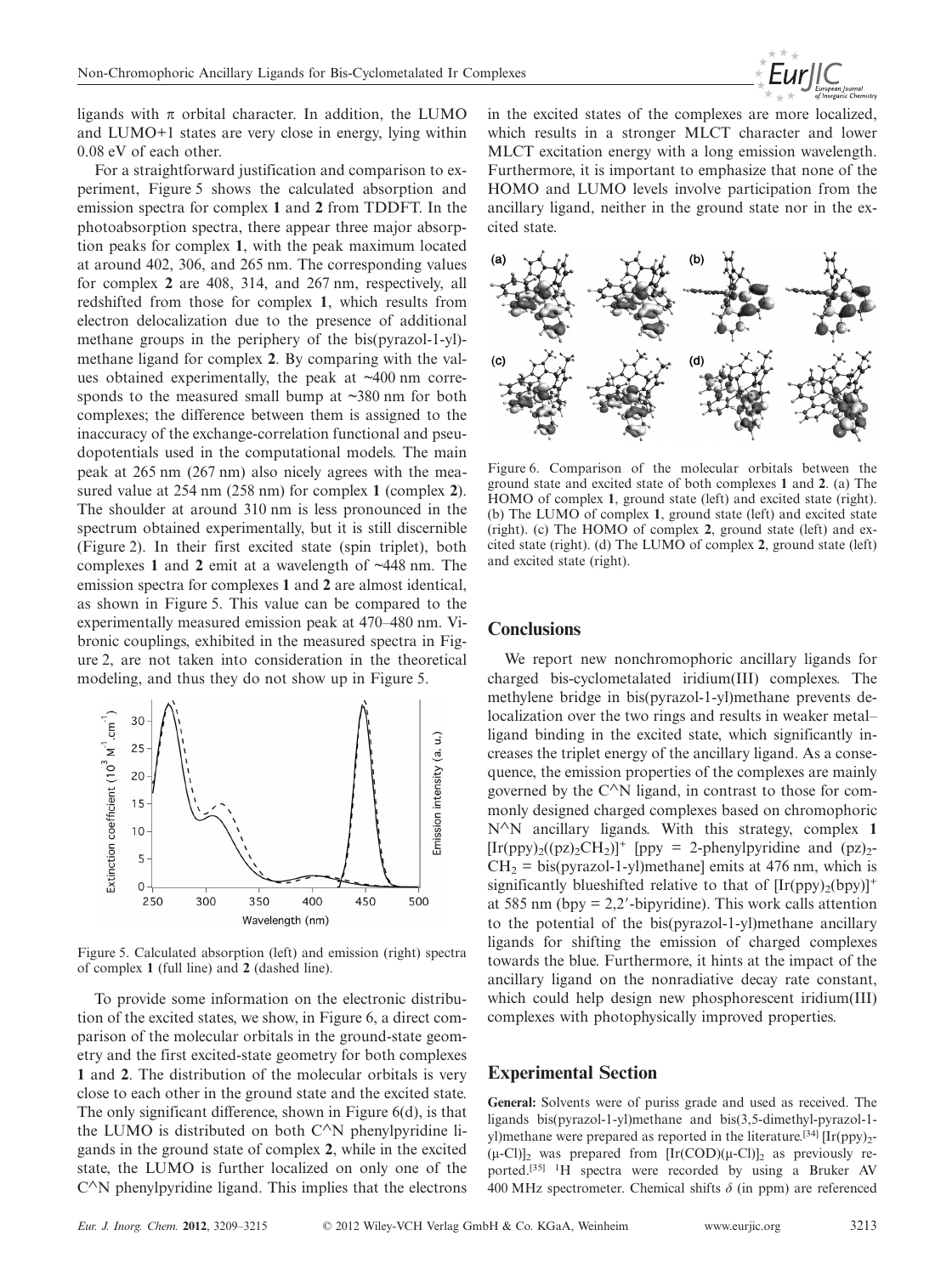# **FULL PAPER** S. Meng, E. Baranoff et al.

to residual solvent peaks. Coupling constants are expressed in Hertz [Hz].

**Complex 1:** Bis(pyrazol-1-yl)methane (72 mg, 0.486 mmol) was added to a solution of  $[Ir(ppv)_{2}(u-C])$ ], (200 mg, 0.186 mmol) in dichloromethane (50 mL), and the mixture was stirred under reflux for 8 h. Addition of solid  $KPF_6$  (204 mg, 1.1 mmol) and methanol (10 mL) followed by the removal of dichloromethane under vacuum resulted in a yellow precipitate, which was filtered through fritted glass, washed with methanol and deionized water, and dried under vacuum. The solid was dissolved in a small amount of dichloromethane (about 3 mL) and poured into ethyl ether. The precipitate was filtered off, washed with ethyl ether, and dried. Complex **1** was obtained as a pale yellow solid (201 mg, 68% yield). <sup>1</sup>H NMR (CD<sub>3</sub>CN):  $\delta$  = 8.07 (dd, *J* = 8.0, 0.9 Hz, 2 H), 8.02 (dd, *J* = 2.7, 0.7 Hz, 2 H), 7.93 (s br., 2 H), 7.90 (ddd, *J* = 8.9, 7.4, 1.5 Hz, 2 H), 7.75 (dd, *J* = 7.9, 1.1 Hz, 2 H), 7.15 (ddd, *J* = 7.4, 5.9, 1.4 Hz, 2 H), 7.01 (ddd, *J* = 8.9, 7.7, 1.2 Hz, 2 H), 6.97 (dd, *J*  $= 2.2, 1.6$  Hz, 2 H), 6.88 (td,  $J = 7.4, 1.4$  Hz, 2 H), 6.41 (s, 2 H), 6.37 (t, *J* = 2.48 Hz, 2 H), 6.27 (dt, *J* = 7.6, 0.6 Hz, 2 H) ppm. ESI-HRMS:  $m/z$  calcd. for  $C_{29}H_{24}IrN_6 [M - PF_6]^+$  649.1693; found 649.1649.  $C_{29}H_{24}F_6IrN_6P$  (793.73): calcd. C 43.88, H 3.05, N 10.59; found C 43.57, H 3.12, N 10.45.

**Complex 2:** The procedure was similar to that of complex **1**, but by using bis(3,5-dimethyl-pyrazol-1-yl)methane (100 mg, 0.487 mmol). Complex **2** was obtained as a pale yellow solid (171 mg, 54% yield). <sup>1</sup>H NMR (CDCl<sub>3</sub>):  $\delta$  = 8.19 (s br., 2 H), 7.89 (dd, *J* = 8.1, 1.0 Hz, 2 H), 7.85 (dt, *J* = 7.2, 1.4 Hz, 2 H), 7.55 (dd, *J* = 7.8, 1.0 Hz, 2 H), 7.23 (t, *J* = 6.2 Hz, 2 H), 6.90 (dt, *J* = 7.6, 1.1 Hz, 2 H), 6.72 (dt, *J* = 7.6, 1.4 Hz, 2 H), 6.23 (dd, *J* = 7.7, 0.8 Hz, 2 H), 6.18 (s, 2 H), 5.84 (s, 2 H), 6.90 (dt, *J* = 7.6, 1.1 Hz, 2 H), 2.49 (s, 6 H), 1.22 (s, 6 H) ppm. ESI-HRMS:  $m/z$  calcd. for  $C_{33}H_{32}IrN_6$  [M – PF<sub>6</sub>]<sup>+</sup> 705.2319; found 705.2304. C<sub>33</sub>H<sub>32</sub>F<sub>6</sub>IrN<sub>6</sub>P·0.25C<sub>4</sub>H<sub>10</sub>O: calcd. C 47.03, H 4.00, N 9.68; found C 46.75, H 4.02, N 9.58.

**Photophysical Properties:** UV/Vis spectra were recorded in a 1-cm pathlength quartz cell on a Cary 100 spectrophotometer. Emission spectra were recorded on a Fluorolog 3–22 by using a 90° optical geometry. The quantum yields were determined by using fluorescein (10<sup>-5</sup> M in 0.1 M NaOH; air equilibrated;  $OY = 0.93$ ) as standard.[48] Excited-state lifetimes were measured by using a FL-1061PC TCSPC instrument and 406 nm Nanoled as excitation source. Solutions were degassed by bubbling argon gently for 30 min.

**Electrochemistry:** A PC-controlled AutoLab PSTAT10 electrochemical workstation was employed. Cyclic voltammograms were obtained at a scan rate of 100 mV/s by using  $0.1$  M TBAPF<sub>6</sub> as supporting electrolyte in acetonitrile. Glassy carbon, sputtered platinum, and platinum wire were employed as working, counter, and reference electrodes, respectively. At the end of each measurement, the ferrocenium/ferrocene (Fc<sup>+</sup>/Fc) potential was measured and used as an internal reference.

**X-ray Crystal Structure Determination:** The data for compound **1** was measured at low temperature [140(2) K] by using Mo-*K<sup>α</sup>* radiation on an Oxford Diffraction KM4/Sapphire CCD quipped with a kappa geometry goniometer. The data was reduced by CrysAlis-Pro<sup>[49]</sup> and then corrected for absorption.<sup>[50]</sup> Solution and refinement were performed by SHELX.[51] The structure was refined by using full-matrix least-squares based on  $F^2$  with all non-hydrogen atoms anisotropically defined. Hydrogen atoms were placed in calculated positions by means of the "riding" model.  $C_{29}H_{24}F_6IrN_6P$ ,  $M_w$  = 793.71, orthorhombic, space group *Pbca*,  $a = 10.77207(17)$ ,  $b = 16.9574(3), c = 30.5558(4)$  Å,  $V = 5581.51(15)$  Å<sup>3</sup>,  $Z = 8, d_{\text{calcd}}$ .  $= 1.889$  g cm<sup>-3</sup>,  $F(000) = 3088$ , 54548 reflections collected (6888)

independent),  $R_{int} = 0.0228$ , GOF on  $F^2 = 1.044$ ,  $R_1 = 0.0172$  $[I > 2\sigma(I)]$ ,  $wR_2 = 0.0397$  (all data). CCDC-869000 contains the supplementary crystallographic data for this paper. These data can be obtained free of charge from The Cambridge Crystallographic Data Centre via www.ccdc.cam.ac.uk/data\_request/cif.

#### **Acknowledgments**

This work was supported by the Hundred-Talent Program of CAS, the National Natural Science Foundation of China (NSFC) (grant 11074287), MOST (2012CB921403), and the European Union (CELLO, STRP 248043).

- [1] L. Flamigni, A. Barbieri, C. Sabatini, B. Ventura, F. Barigelletti, *Top. Curr. Chem.* **2007**, *281*, 143–203.
- [2] E. Baranoff, J. H. Yum, M. Graetzel, M. K. Nazeeruddin, *J. Organomet. Chem.* **2009**, *694*, 2661–2670.
- [3] Y. You, S. Y. Park, *Dalton Trans.* **2009**, 1267–1282.
- [4] C. Ulbricht, B. Beyer, C. Friebe, A. Winter, U. S. Schubert, *Adv. Mater.* **2009**, *21*, 4418–4441.
- [5] M. S. Lowry, S. Bernhard, *Chem. Eur. J.* **2006**, *12*, 7970–7977.
- [6] W.-Y. Wong, C.-L. Ho, *Coord. Chem. Rev.* **2009**, *253*, 1709– 1758.
- [7] S. K. Leung, K. Y. Kwok, K. Y. Zhang, K. K. W. Lo, *Inorg. Chem.* **2010**, *49*, 4984–4995.
- [8] Q. Zhao, S. J. Liu, F. Y. Li, T. Yi, C. H. Huang, *Dalton Trans.* **2008**, 3836–3840.
- [9] M. Schmittel, H. W. Lin, *Inorg. Chem.* **2007**, *46*, 9139–9145.
- [10] M. Marin-Suarez del Toro, J. F. Fernandez-Sanchez, E. Baranoff, M. K. Nazeeruddin, M. Graetzel, A. Fernandez-Gutierrez, *Talanta* **2010**, *82*, 620–626.
- [11] K. K. W. Lo, J. S. Y. Lau, *Inorg. Chem.* **2007**, *46*, 700–709.
- [12] H. Sato, K. Tamura, M. Taniguchi, A. Yamagishie, *New J. Chem.* **2010**, *34*, 617–622.
- [13] Y. S. Yeh, Y. M. Cheng, P. T. Chou, G. H. Lee, C. H. Yang, Y. Chi, C. F. Shu, C. H. Wang, *ChemPhysChem* **2006**, *7*, 2294– 2297.
- [14] W. Y. Lai, J. W. Levell, A. C. Jackson, S. C. Lo, P. V. Bernhardt, I. D. W. Samuel, P. L. Burn, *Macromolecules* **2010**, *43*, 6986– 6994.
- [15] B. Lou, Z. Q. Chen, Z. Q. Bian, C. H. Huang, *New J. Chem.* **2010**, *34*, 132–136.
- [16] J.-H. Jou, M.-F. Hsu, W.-B. Wang, C.-L. Chin, Y.-C. Chung, C.-T. Chen, J.-J. Shyue, S.-M. Shen, M.-H. Wu, W.-C. Chang, C.-P. Liu, S.-Z. Chen, H.-Y. Chen, *Chem. Mater.* **2009**, *21*, 2565–2567.
- [17] D. Li, F. F. Chen, Z. Q. Bian, Z. W. Liu, Y. L. Zhao, C. H. Huang, *Polyhedron* **2009**, *28*, 897–902.
- [18] K. Saito, Y. Sarukawa, K. Tsuge, T. Konno, *Eur. J. Inorg. Chem.* **2010**, 3909–3913.
- [19] J. D. Slinker, A. A. Gorodetsky, M. S. Lowry, J. J. Wang, S. Parker, R. Rohl, S. Bernhard, G. G. Malliaras, *J. Am. Chem. Soc.* **2004**, *126*, 2763–2767.
- [20] S. Graber, K. Doyle, M. Neuburger, C. E. Housecroft, E. C. Constable, R. D. Costa, E. Orti, D. Repetto, H. J. Bolink, *J. Am. Chem. Soc.* **2008**, *130*, 14944–14945.
- [21] J. L. Rodriguez-Redondo, R. D. Costa, E. Orti, A. Sastre-Santos, H. J. Bolink, F. Fernandez-Lazaro, *Dalton Trans.* **2009**, 9787–9793.
- [22] L. He, J. Qiao, L. Duan, G. F. Dong, D. Q. Zhang, L. D. Wang, Y. Qiu, *Adv. Funct. Mater.* **2009**, *19*, 2950–2960.
- [23] M. Mydlak, C. Bizzarri, D. Hartmann, W. Sarfert, G. Schmid, L. De Cola, *Adv. Funct. Mater.* **2010**, *20*, 1812–1820.
- [24] W.-Y. Wong, G.-J. Zhou, X.-M. Yu, H.-S. Kwok, Z. Lin, *Adv. Funct. Mater.* **2007**, *17*, 315–323.
- [25] Q. Zhao, M. X. Yu, L. X. Shi, S. J. Liu, C. Y. Li, M. Shi, Z. G. Zhou, C. H. Huang, F. Y. Li, *Organometallics* **2010**, *29*, 1085– 1091.